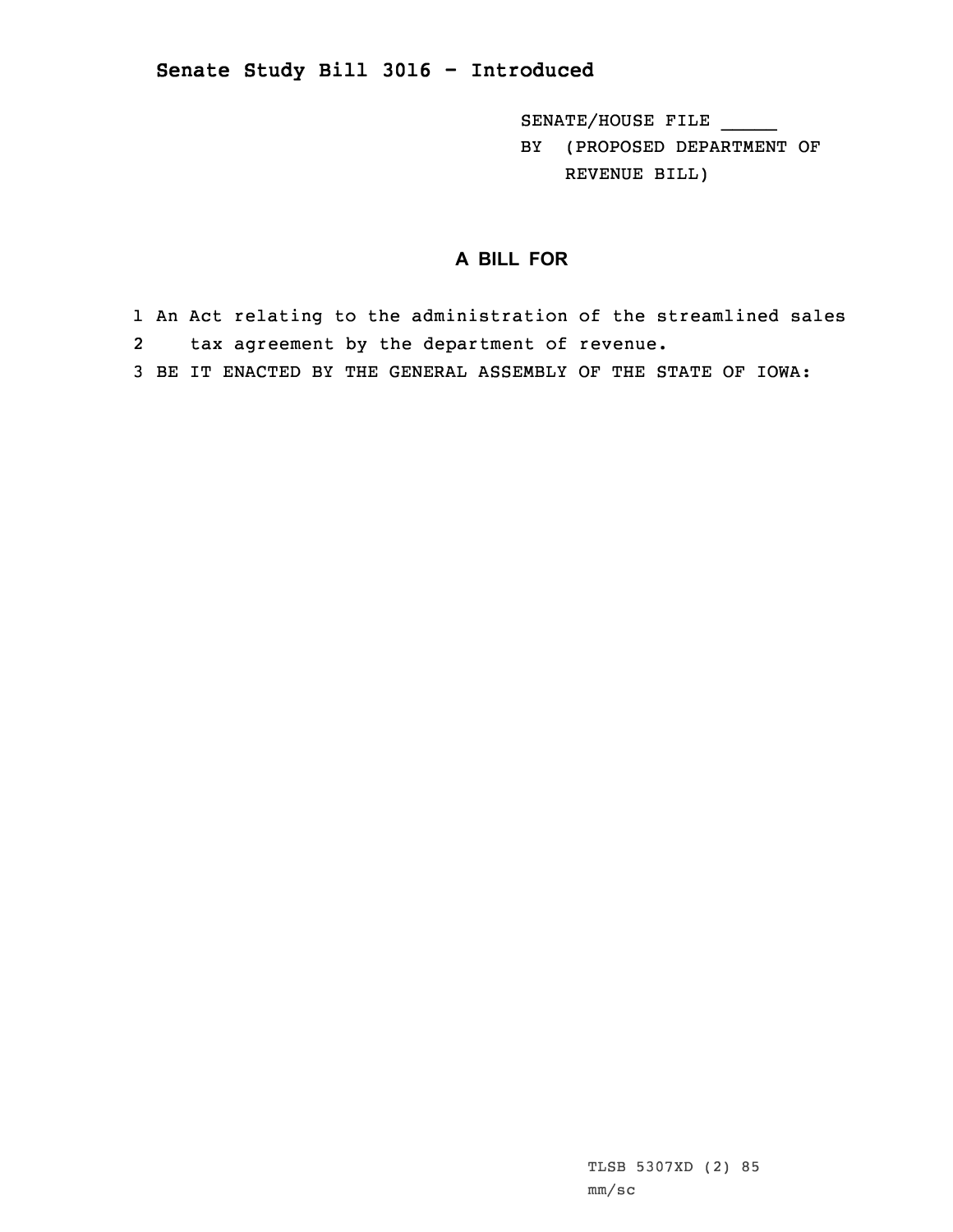S.F. \_\_\_\_\_ H.F. \_\_\_\_

1 Section 1. Section 423.3, subsection 57, paragraph c, Code 2 2014, is amended to read as follows:

<sup>3</sup> *c. "Dietary supplement"* means any product, other than 4 tobacco, intended to supplement the diet that meets all of the 5 following criteria:

6 (1) The product contains one or more of the following 7 dietary ingredients:

 $8 + 1$  (a) A vitamin.

9  $(2)$  (b) A mineral.

10  $(3)$  (c) An herb or other botanical.

11 $\left(\frac{4}{4}\right)$  (d) An amino acid.

12 (5) (e) <sup>A</sup> dietary substance for use by humans to supplement 13 the diet by increasing the total dietary intake.

14 (6) (f) <sup>A</sup> concentrate, metabolite, constituent, extract, 15 or combination of any of the ingredients in subparagraphs  $(1)$ 16 through  $(5)$  that subparagraph divisions (a) through (e).

 (2) The product is intended for ingestion in tablet, capsule, powder, softgel, gelcap, or liquid form, or if not intended for ingestion in such <sup>a</sup> form, is not represented as conventional food and is not represented for use as <sup>a</sup> sole item 21 of a meal or of the diet<del>; and</del>.

22 (3) The product is required to be labeled as <sup>a</sup> dietary <sup>23</sup> supplement, identifiable by the "supplement facts" box found on 24 the label and as required pursuant to 21 C.F.R. § 101.36. 25 EXPLANATION

26 **The inclusion of this explanation does not constitute agreement with** <sup>27</sup> **the explanation's substance by the members of the general assembly.**

28 This bill relates to the administration of the sales and use 29 taxes under the streamlined sales and use tax agreement.

 Iowa is <sup>a</sup> member of the streamlined sales and use tax agreement, which is an effort to administer state sales and use taxes in all participating states according to the same simplified system. Under the agreement, Iowa must periodically make changes in the administration of the sales and use taxes in order to remain in compliance.

 $-1-$ 

LSB 5307XD (2) 85  $mm/sc$  1/2